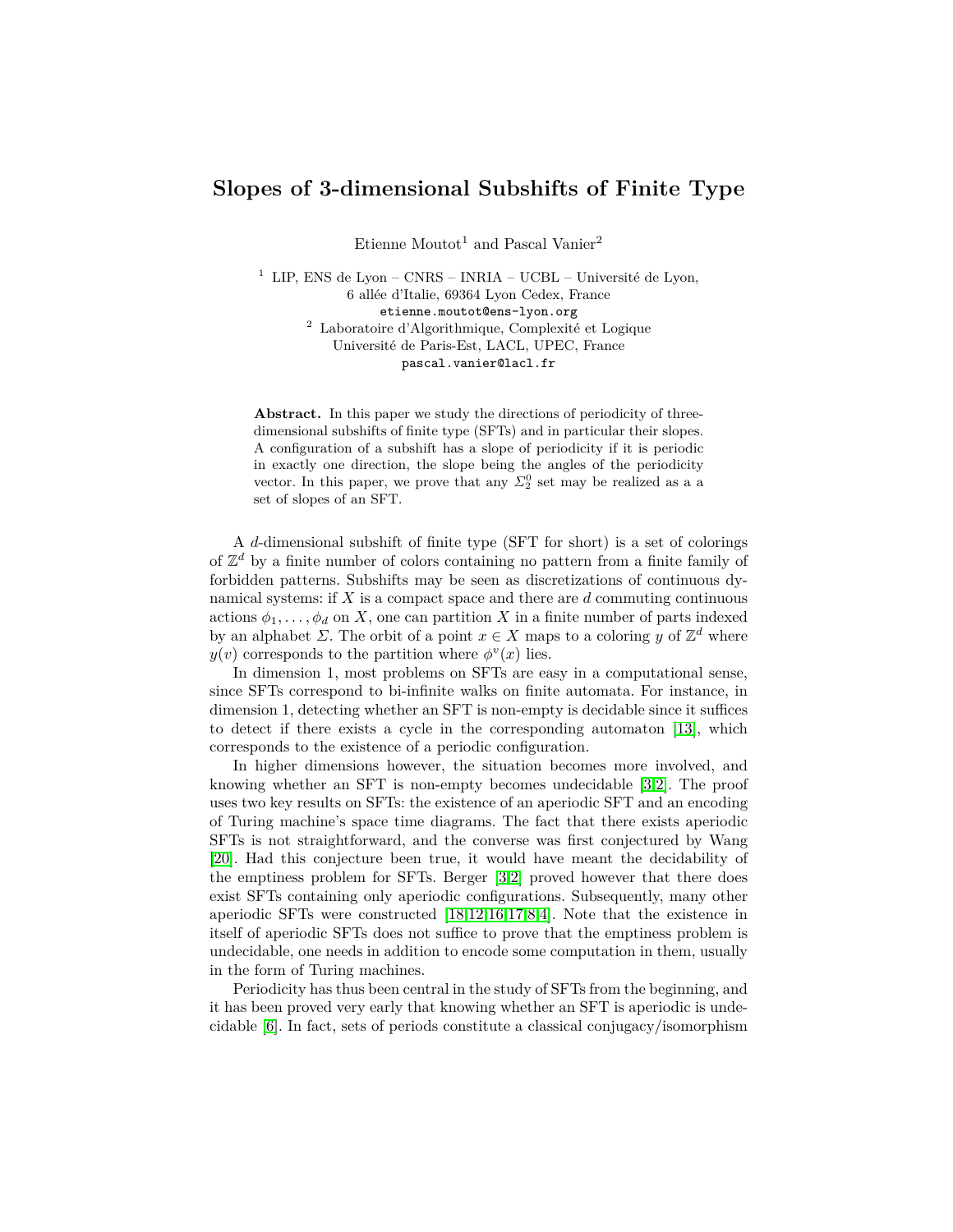invariant for subshifts in any dimension. As such, they have been studied extensively and even characterized: algebraically in dimension 1, see [\[13\]](#page-11-0) for more details, and computationally in dimension 2. In fact it seems that computability theory is the right tool to study dynamical aspects of higher dimensional symbolic dynamical systems [\[7,](#page-11-11)[14](#page-11-12)[,1,](#page-11-13)[5\]](#page-11-14).

In dimensions  $d \geq 2$ , one may investigate periodicity from different angles. Denote  $\Gamma_x = \{v \in \mathbb{Z}^d \mid x(z+v) = x(z), \forall z \in \mathbb{Z}^d\}$  the lattice of vectors of periodicity of configuration  $x: \Gamma_x$  may be of any dimension below *d* and some cases are particularly interesting:

- **–** When it is of dimension 0, then *x* does not have any vector of periodicity and is hence aperiodic.
- **–** When it is of dimension *d*, then *x* is somehow finite, this case has been studied and partly characterized in terms of complexity classes by Jeandel and Vanier [\[10\]](#page-11-15).
- $−$  When *d* = 1, then there exists some vector *v* such that  $Γ<sub>x</sub> = vZ$ . In this case, one may talk about the direction or slope of the configuration.

In this paper, we are interested in this last case. In [\[9\]](#page-11-16), this case was studied and characterized for 2-dimensional SFTs through the arithmetical hierarchy:

**Theorem** (Jeandel and Vanier)**.** The sets of slopes of 2-dimensional SFTs are exactly the  $\Sigma_1^0$  subsets of  $\mathbb{Q} \cup {\infty}$ .

In the end of [\[9\]](#page-11-16) it was conjectured that slopes of higher dimensional SFTs are the  $\Sigma^0_2$  subsets of  $(\mathbb{Q}\cup\{\infty\})^{d-1}$ . This gap between dimension 2 and dimension 3 for decidability of periodicity questions is similar to the gap between dimension 1 and 2 for decidability of emptiness questions: the subset of periodic configurations of a *d*-dimensional subshift along some periodicity vector may be seen as a (*d* − 1)-dimensional subshift (see *e.g.* [\[9\]](#page-11-16)), hence the jump in complexity. This is the idea that led to the conjecture. However, in dimension higher than 2, the construction of [\[9\]](#page-11-16) cannot be reused.

<span id="page-1-0"></span>In this article, we prove one direction of the aforementioned conjecture: we show how to realize any  $\Sigma_2^0$  subset of  $(\mathbb{Q} \cup {\infty})^2$  as a set of slopes of a 3D subshift:

**Theorem 1.** *Any*  $\Sigma_2^0$  *subset of*  $(\mathbb{Q} \cup {\infty})^2$  *may be realized as the set of slopes of some 3D SFT.*

In order to do this, we introduce a new way to synchronize computations between different dimensions, inspired partly by what is done by Durand, Romashchenko and Shen [\[5\]](#page-11-14). Note that our construction can be easily generalized to realize any  $\Sigma_2^0$  subset of  $(\mathbb{Q} \cup {\infty})^{d-1}$  as a set of slopes of a *d*-dimensional subshift for  $d \geq 3$ .

However, we did not manage to prove the other part of the conjecture, that is the fact that the sets of slopes of *d*-dimensional SFTs are in  $\Sigma^0_2$  (for  $d \geq 3$ ).

The paper is organized as follows: in section [1](#page-2-0) we recall the useful definitions about subshifts and the arithmetical hierarchy, and in section [2](#page-3-0) we prove Theorem [1.](#page-1-0)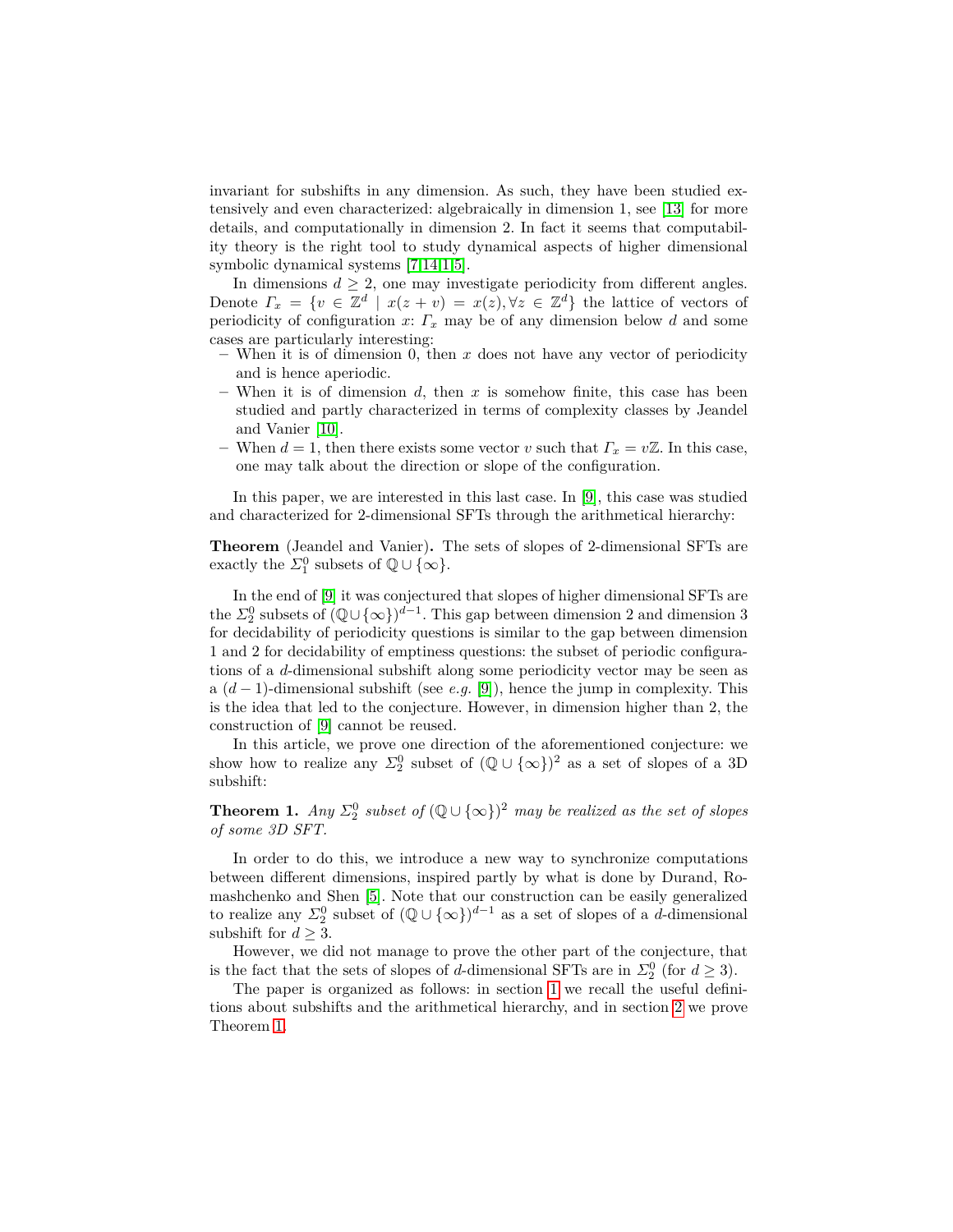# <span id="page-2-0"></span>**1 Definitions and properties**

#### **1.1 Subshifts and tilesets**

We give here some standard definitions and facts about subshifts, one may consult [\[13\]](#page-11-0) for more details.

Let *Σ* be a finite alphabet, a *configuration* (or tiling) is a function  $c: \mathbb{Z}^d \longrightarrow$ *Σ*. A *pattern* is a function *p* : *N* → *Σ*, where  $N ⊆ \mathbb{Z}^d$  is a finite set, called the *support* of *p*. A pattern *p appears* in another pattern *p*' if there exists  $v \in \mathbb{Z}^d$  such that  $\forall x \in N, p(x) = p'(x + v)$ . We write then  $p \subseteq p'$ . Informally, a configuration (or tiling) is a coloring of  $\mathbb{Z}^d$  with elements of  $\Sigma$ . A *subshift* is a closed, shiftinvariant subset of  $\Sigma^{\mathbb{Z}^d}$ , the *d*-dimensional *full shift*. For a subshift *X* we will sometimes note  $\Sigma_X$  its alphabet. The full shift is a compact metric space when equipped with the distance  $d(x, y) = 2^{-\min\{\Vert v \Vert_{\infty} + v \in \mathbb{Z}^d, x(v) \neq y(v)\}}$  with  $||v||_{\infty} =$  $\max_i |v_i|$ .

It is well known that subshifts may also be defined via collections of forbidden patterns. Let *F* be a collection of forbidden patterns, the subset  $X_F$  of  $\Sigma^{\mathbb{Z}^d}$ defined by

$$
X_F = \left\{ x \in \Sigma^{\mathbb{Z}^d} \mid \forall p \in F, p \not\sqsubseteq x \right\}
$$

is a subshift. Any subshift may be defined via an adequate collection of forbidden patterns. A *subshift of finite type (SFT)* is a subshift which may be defined via a finite collection of forbidden patterns. A configuration of a subshift is also called a *point* of this subshift and is said to be valid with respect to the family of forbidden patterns *F*. Remark that *F* being finite, we can define a subshift of finite type either by a set of forbidden or authorized patterns.

*Wang tiles* are unit squares with colored edges which may not be flipped or rotated, a *tileset* is a finite set of Wang tiles. Tiles of a tileset maybe placed side by side on the  $\mathbb{Z}^2$  plane only when the matching borders have the same color, thus forming a tiling of the plane. The set of all tilings by some tileset is an SFT, and conversely, any SFT may be converted into an isomorphic tileset. From a computability point of view, both models are equivalent and we will use both indiscriminately. In 3D, Wang tiles can be straightforwardly generalized to Wang cubes.

A subshift is **North-West-deterministic** if, for any position, and for any two colors placed above it and to its left, there exists at most one valid color at this position. Likewise, we call a subshift **West-deterministic** if it is the case with the colors to its left and top-left.





Fig. 1: NW-determinism. Fig. 2: W-determinism.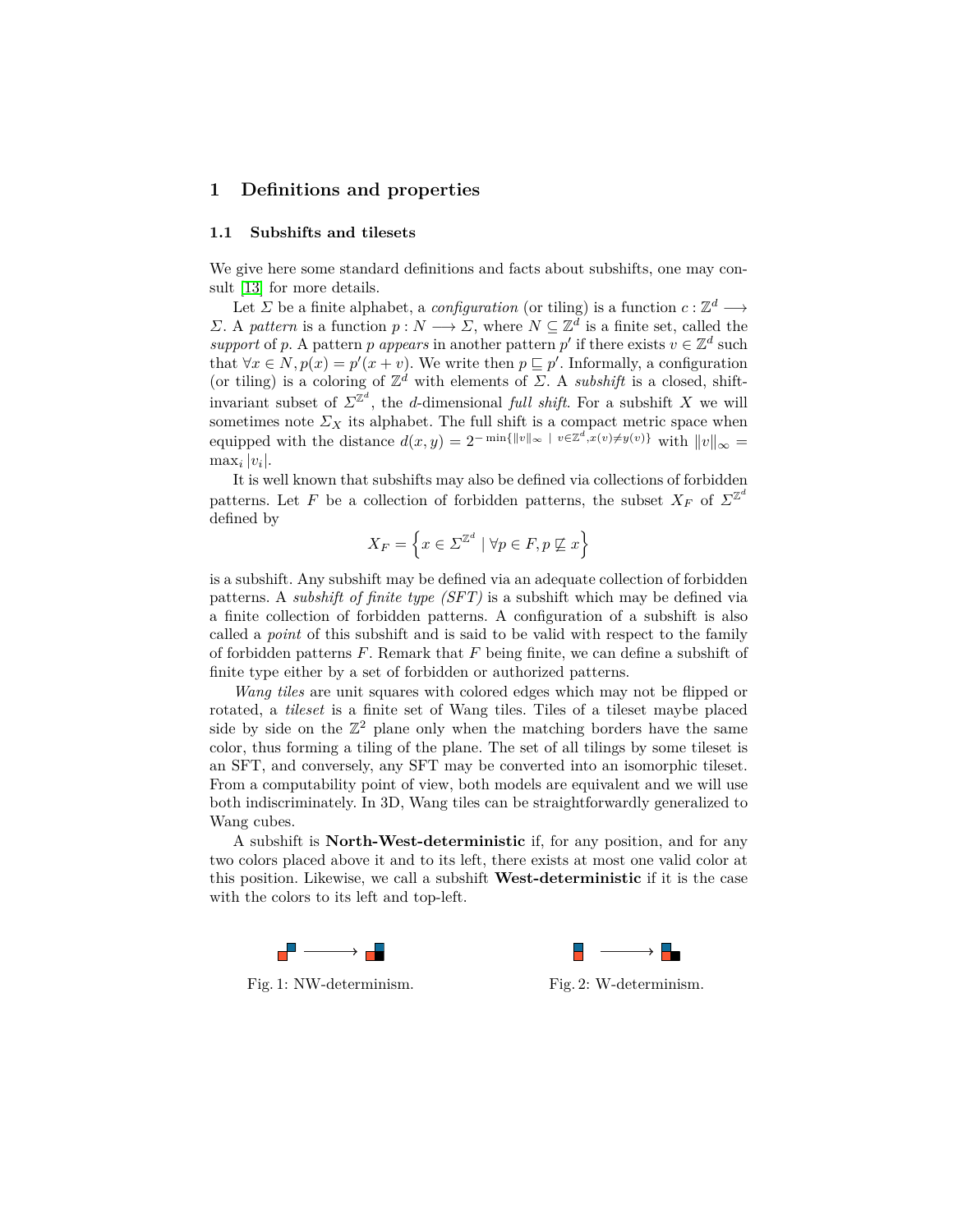#### **1.2 Periodicity and aperiodicity**

The notion of periodicity being central in this paper, we will define it in this section.

**Definition 1 (Periodicity).** *A configuration c is* periodic *of period v if there*  $\exists x \in \mathbb{Z}^d \setminus \{(0,0)\}$  *such that*  $\forall x \in \mathbb{Z}^d, c(x) = c(x+v)$ . If *c has no period, then it is said to be* aperiodic*. A subshift is* aperiodic *if all its points are aperiodic.*

From now on, we will focus on dimension 3 in this paper. As seen in the introduction, the lattice of vectors of periodicity may be of any dimension between 0 and *d* and we are interested here in the case where it is 1-dimensional. In this case we can define the slope periodicity:

**Definition 2 (Slope of periodicity).** *Let c be a configuration periodic along*  $v = (p, q, r)$ *. We call* slope of *v* the pair  $\theta = (\theta_1, \theta_2)$  with  $\theta_1 = \frac{p}{r}$  and  $\theta_2 = \frac{p}{q}$ *. If all vectors of periodicity of c have slope*  $\theta$ *, we say that*  $\theta$  *is the* slope of periodicity *or* slope *of c. We write*  $Sl(X) = \{ \theta \mid \exists x \in X, \theta \text{ is the slope of } x \}$  the set of slopes *of X.*

#### **1.3 Arithmetical hierarchy**

We give now some basic definitions used in computability theory and in particular about the arithmetical hierarchy. More details may be found in [\[19\]](#page-11-17).

Usually the arithmetical hierarchy is seen as a classification of sets according to their logical characterization. For our purpose we use an equivalent definition in terms of computability classes and Turing machines with oracles:

- $\Delta_0^0$  =  $\Sigma_0^0$  =  $\Pi_0^0$  is the class of recursive (or computable) problems.
- $-\sum_{n=1}^{\infty}$  is the class of recursively enumerable (RE) problems with an oracle  $\prod_{n=1}^{\infty}$ .
- $-I_n^0$  the complementary of  $\Sigma_n^0$ , or the class of co-recursively enumerable (coRE) problems with an oracle  $\Sigma_{n-1}^0$ .
- $-$  *∆*<sub>n</sub><sup>0</sup> =  $\Sigma_n^0 \cap \Pi_n^0$  is the class of recursive (R) problems with an oracle  $\Pi_{n-1}^0$ .

In particular,  $\Sigma_1^0$  is the class of recursively enumerable problems and  $\Pi_1^0$  is the class of co-recursively enumerable problems.

### <span id="page-3-0"></span>**2 Proof of Theorem [1](#page-1-0)**

**Theorem [1.](#page-1-0)** *Let*  $R \in \Sigma_2^0 \cap \mathcal{P}((\mathbb{Q} \cup {\infty})^2)$ , *there exists a 3D SFT X such that*  $Sl(X) = R$ *.* 

*Proof.* Let *M* be a Turing machine accepting *R* with an oracle  $O \in H_1^0$ . One can suppose that this machine takes as input 3 integers  $(p, q, r) \in \mathbb{N}^3$  and that its output depends only on  $\theta_1 = \frac{p}{r}$  and  $\theta_2 = \frac{p}{q}$ .

We only explain the case  $0 < r < q < p$ , the others are symmetric or quite similar and it suffices to take the disjoint union of the obtained SFTs to get the full characterization.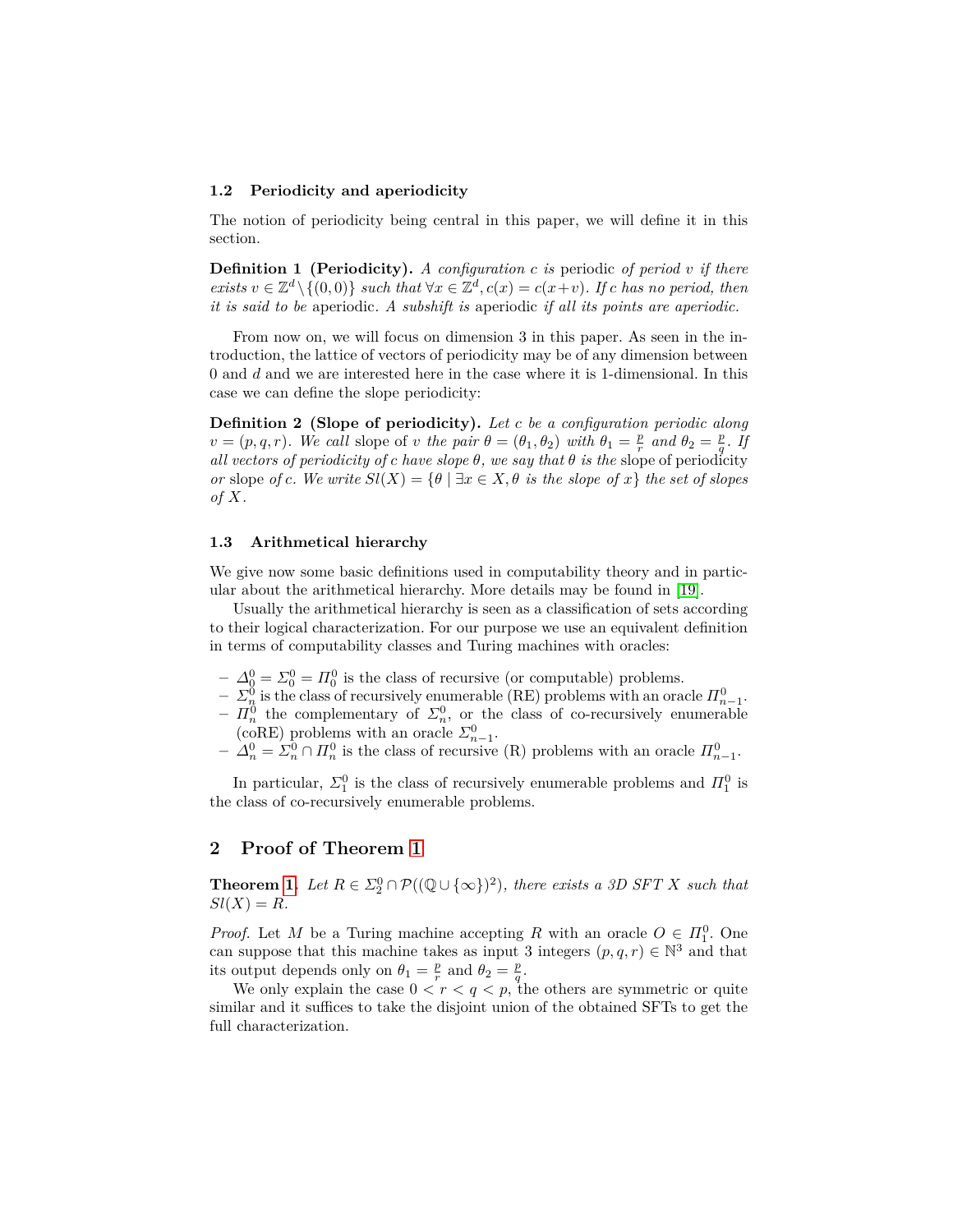Let us construct a 3D SFT  $X_M$  that has a periodic configuration along  $\theta$  if and only if  $\theta \in R$ . To do so,  $X_M$  will be such that "good" configurations (i.e. valid and 1-periodic) are formed of large cubes, shifted with an offset to allow periodicity along some slope. Then we encode *M* inside all the cubes, and give to it the slope as input. The machine halts (i.e the slope is in *R*) implies that the cubes are of finite size. Which means that the configuration is 1-periodic only when the slope actually corresponds to some element of *R*.

For that, we separate the construction in different layers, in order to make it clearer. We define  $X_M = B \times B' \times B'' \times C \times W \times P \times S \times T_O \times T_M \times A$ , with the following layers:

- **–** *B* creates (*yz*) black planes, separated by an aperiodic tiling.
- $-$  *B*<sup> $\prime$ </sup> and *B*<sup> $\prime\prime$ </sup> create planes orthogonal to the ones of *B*, forming rectangular parallelepipeds.
- **–** *C* forces the parallelepipeds to become cubes.
- **–** *W* forces the aperiodicity vector to appear between cubes, and writes the input of the Turing machine in the cubes.
- **–** *P* reduces the size of the input.
- **–** *S* synchronizes the aperiodic backgrounds of the cubes.
- $T_M$  encodes the  ${}^{\dagger} \Sigma^0_2$   ${}^{\dagger}$  Turing machine *M* in the cubes.
- $T_O$  encodes the  $\Pi_1^0$  oracle *O* that is used by *M*.
- **–** *A* ensures the existence of configurations with a unique direction of periodicity.
- **Aperiodic background** We first need an aperiodic background in order to ensure that there is no other directions of periodicity that the one we create later on. We even make a 3D West-deterministic aperiodic background since some layers will need that deterministic property to work. For that we cross two 2D West-deterministic aperiodic backgrounds: the set of aperiodic cubes are the sets of cubes of the form shown in Figure [3.](#page-5-0) We also impose that all parallel planes are identical (Figure [4\)](#page-5-0). The 2D aperiodic tiling is from Kari [\[11\]](#page-11-18), which is a NW-aperiodic tiling, and can be easily transformed into a West-deterministic SFT. With such a superposition, one can easily show that the resulting 3D tiling is aperiodic.
- **Layer** *B* The first layer is made with two types of cubes: a white cube  $(\Box)$ , which is a meta-cube that corresponds to any cube of the aperiodic background and a black cube  $(\blacksquare)$  which will serve to break the aperiodicity brought by the white cubes. The rules of this layer are:
	- In coordinates  $z + 1$  and  $z 1$  of ■, only a can appear.
	- In coordinates  $y + 1$  and  $y 1$  of ■, only can appear.
	- − In coordinates  $x + 1$  and  $x 1$  of  $\blacksquare$ , only  $\Box$  can appear.
	- With only this layer, the valid periodic configurations are thick aperiodic  $(yz)$  planes separated by infinite black  $(yz)$  planes. At this stage, there may be several aperiodic planes "inside" a period.
- **Layer** *B*<sup> $\prime$ </sup> For every Wang cube of this layer, we impose that the cube at  $y + 1$ is the same. so we can describe the layer  $B'$  by a set of 2D Wang tiles in the (*xz*) plane, duplicated on the *y* axis. The tiles are: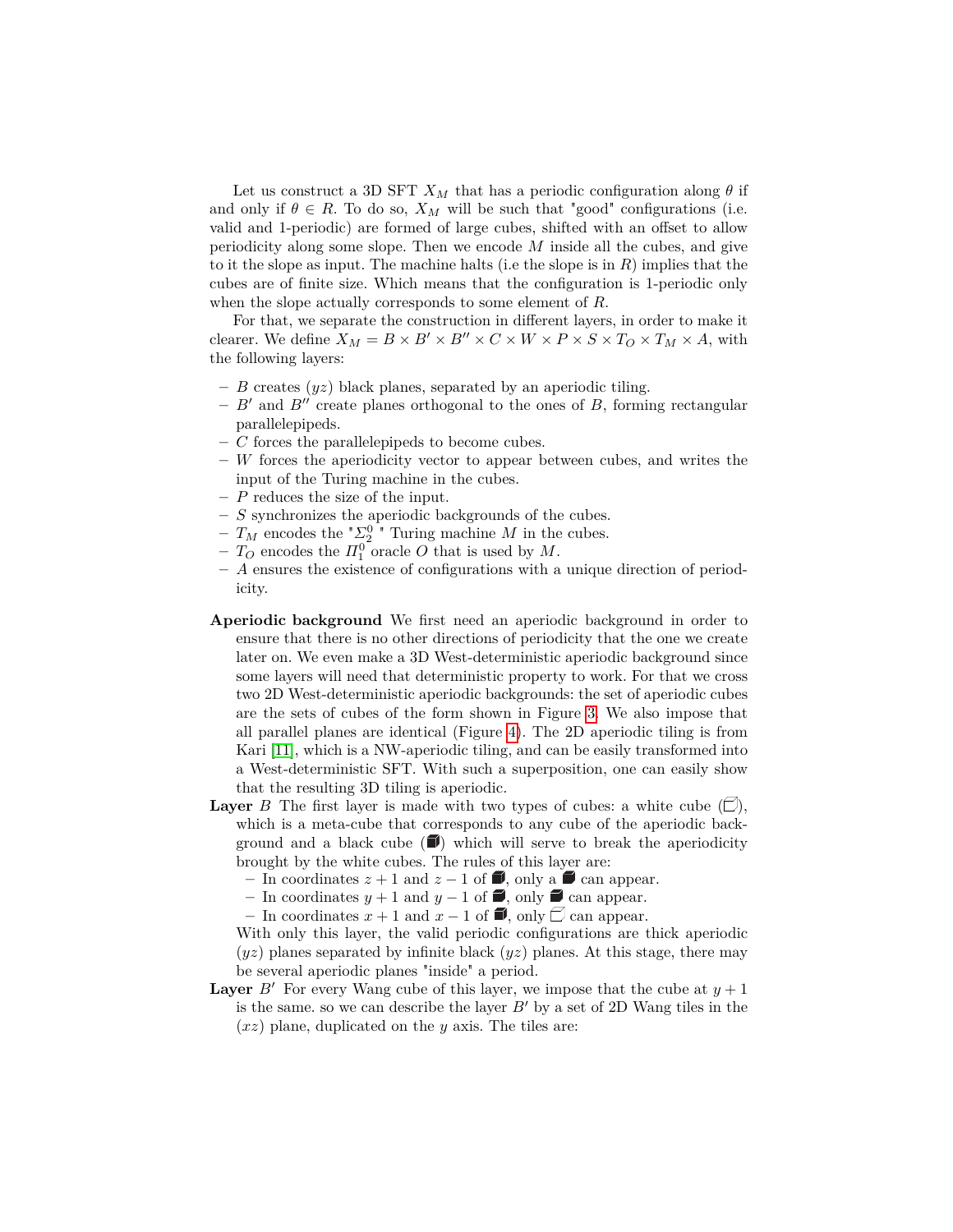

The first four can only be superimposed with black tiles of layer *B* and the last two only with white ones.

With layers  $B$  and  $B'$  the periodic configurations are formed of infinite planes along (*yz*) linked by infinite (*xy*) strips infinite along *y*, see Figure [5.](#page-6-0)

**Layer**  $B''$  This layer is identical to  $B'$  but tiles are duplicated along the  $z$  axis. It creates portions of infinite planes along the *z* axis, also delimited by the black planes the layer *B*.

With these three layers, periodic configurations are formed of parallelepipeds delimited by black cubes and  $\blacktriangleright$  with portions of aperiodic background inside them.

**Layer** *C* This layer forces the parallelepipeds to be cubes, by forcing rectangles of (*xz*) to be squares, and same for rectangles of (*xy*).

Like the *B* layer this layer is created by duplicating 2D Wang tiles along *y* axis for rectangles of (*xz*) and *z* axis for rectangles of (*xy*):



These tiles are superimposed once on the  $B'$  tiles with rules on the  $(xz)$ plane and on the  $B''$  tiles with rules on the  $(xy)$  plane. The superimpositions allowed are the following:

- $-$  **L** can only be on  $\Sigma$  and  $\Sigma$ .
- **–** can only be on
- $-$  **c** can only be on  $\times$  and  $\Box$  only on  $\times$
- $-$  **.** and can only be on white tiles  $\boxtimes$

Figure [6](#page-6-0) shows how this layer forces squares to appear.

Layer *W* This layer uses signals to synchronize the offsets of different cubes, and to force cubes to have the same size. In order to visualize the different offsets you can refer to Figure [7.](#page-6-1) The construction is done in several parts. The first one forces the offsets along *y* (denoted by *r*) to be the same in each cube. Here again, everything is duplicated along *z*. It creates signals (see Figure [8\)](#page-6-1), that have to correspond with the extension of the neighboring

<span id="page-5-0"></span>

Fig. 3:  $T_1$ ,  $T_2$  are tiles of the 2D aperiodic tileset and form a Wang cube of the 3D aperiodic tileset. The "E" shows the east direction of the two planes.



Fig. 4: Duplication of parallel backgrounds.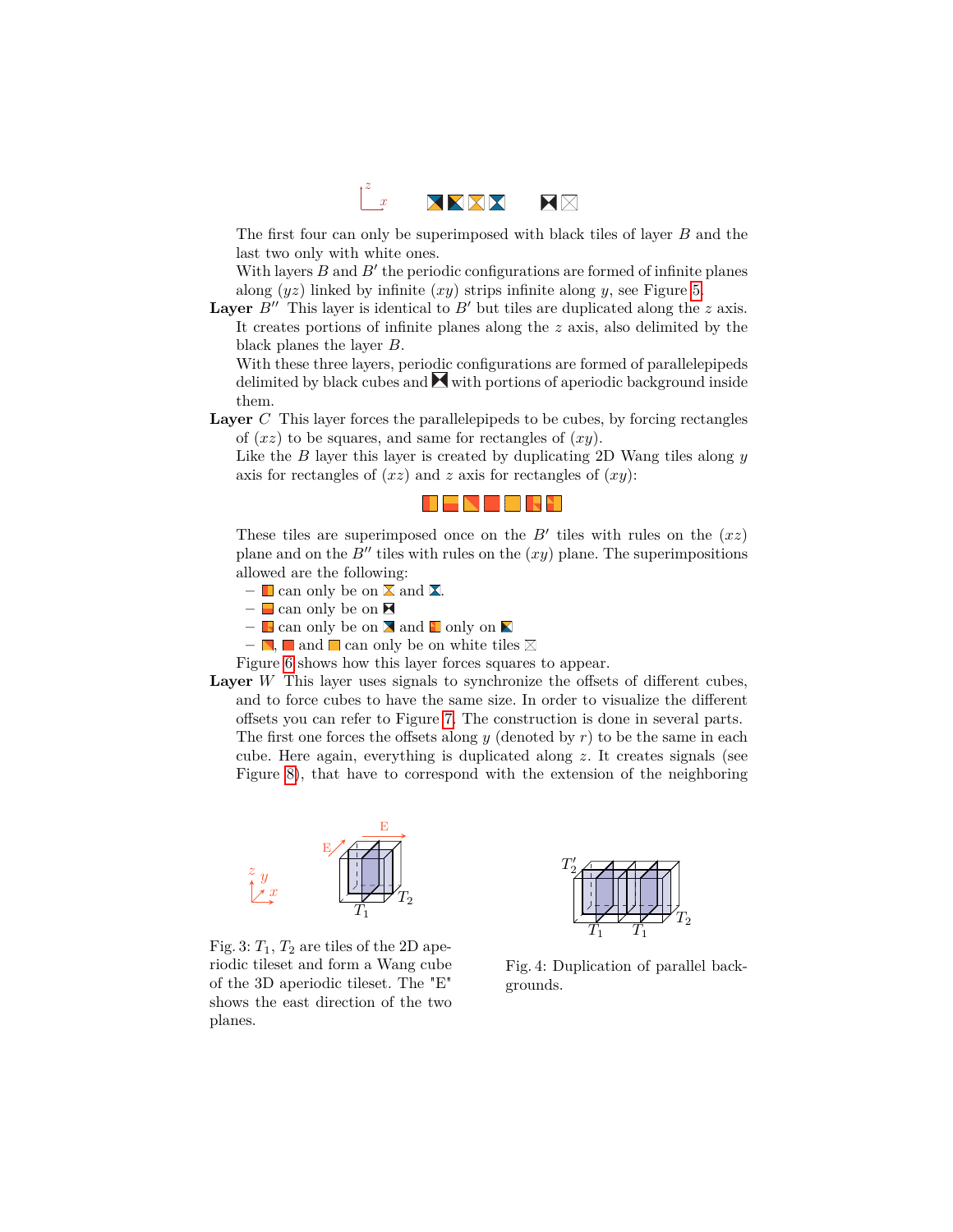<span id="page-6-0"></span>

Fig. 5: Projection on the (*xz*) plane of a valid configuration with layers  $B$  and  $B'$ .



Fig. 6: Valid tiling with rules of layer *C*.

size.

cubes. This also writes the number  $r$  in unary in the border of each cube. This number will be used by the Turing machine encoded later in the tiling. The second part is identical to the first one, but on the (*xz*) plane and rotated 90 $\degree$ . It forces the offset along  $z$  (denoted by  $q$ ) to be the same everywhere. Finally, the cubes are forced to be of same size. For that we add the two signals shown on Figure [9,](#page-6-1) which have to link a corner to the extension of a square. It has the effect to force each square (and hence each cube) to be of same size as its neighbors.

<span id="page-6-1"></span>

Layer *P* This layer reduces the size of the input, in order to allow us to construct valid configurations as large as we want for the same input  $(p', q', r')$ . Starting from an unary input  $(p, q, r)$ , this layer writes into cubes what the input of the Turing machine will be:  $(p', q', r')$ , with  $(p, q, r) = 2^k(p', q', r')$ , and  $gcd(p', q', r')$  not divisible by 2.

For that, we use a transducer to convert numbers in binary. Such a transducer can be easily encoded into tilings (see for example [\[12\]](#page-11-5) or [\[8\]](#page-11-8)). Then it only remains to remove the final 0's they have in common, which can easily be done through local rules.

Layer *S* Aperiodic backgrounds of different "slices" may be different ("slices" are the thick planes in the (*yz*) plane). They must be synchronized in order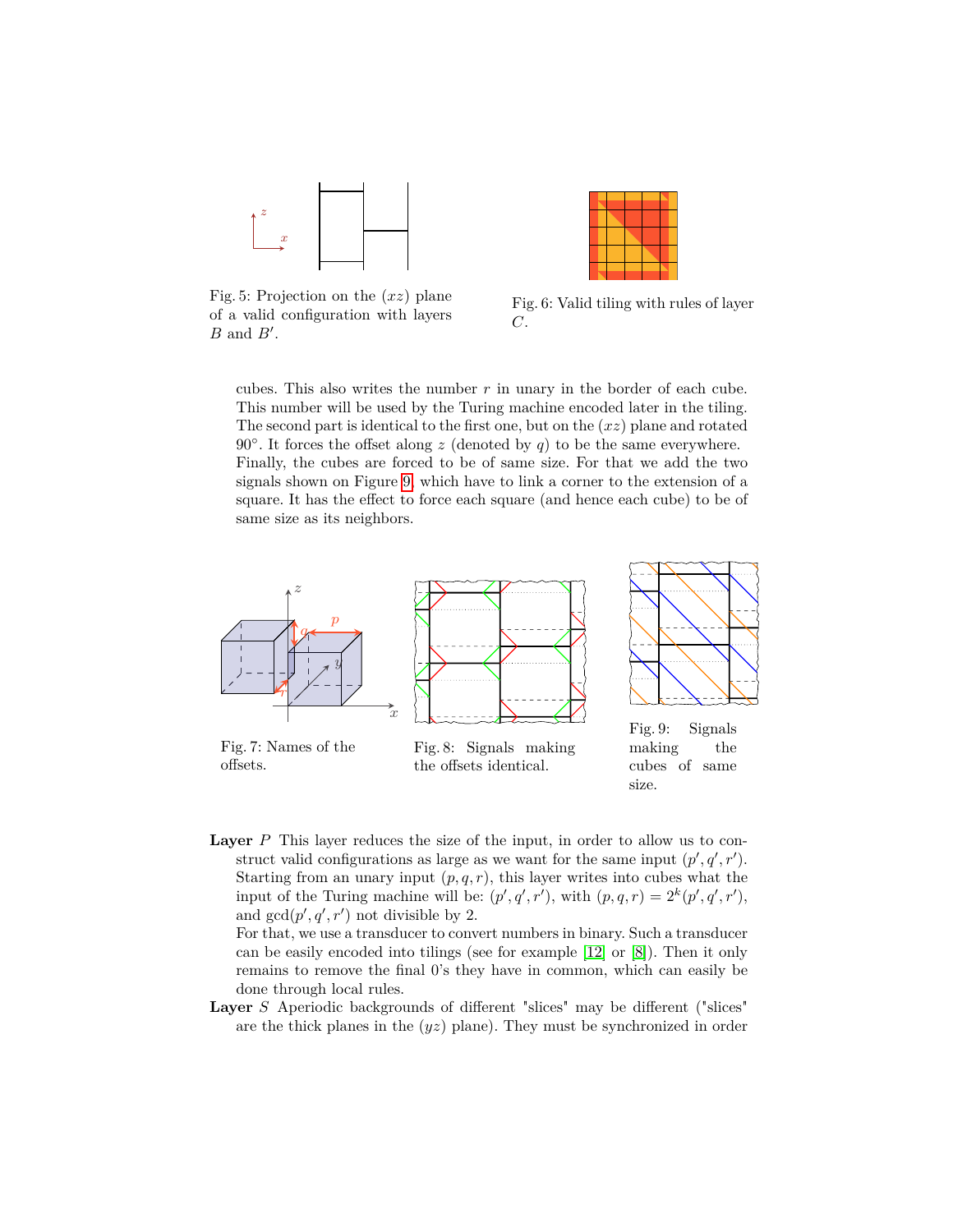to ensure the existence of a periodic configuration along (*p, q, r*). To do this synchronization in 2D, we use the following arrow tiles:

# $\neg$   $\neg$   $\neg$   $\neg$

with the following rules:

- To the left of  $\blacktriangleright$  (layer B') there is  $\blacktriangleright$  and bottom left neighbor of  $\blacktriangleright$  is  $\blacktriangleright$ or a  $\Box$ .
- Bottom left tile of a square is  $\blacksquare$ . On the right of  $\blacksquare$  there is only  $\blacksquare$  or  $\boxtimes$ .
- On the right, left and bottom of  $\mathbb Z$  there is only  $\mathbb Z$  or  $\mathbb Z$ .
- $-$  The *breaking lines* can only have  $\Xi$  on them.

<span id="page-7-0"></span>We obtain the tiling shown on Figure [10.](#page-7-0) If we impose that the background is the same at the beginning and at the end of the arrow with gray background, its West-periodicity ensures that it is repeated along the global periodicity vector.



| front | $\overline{\mathrm{top}}$ | 3 |
|-------|---------------------------|---|
|       |                           |   |
|       |                           |   |
|       |                           |   |
|       |                           |   |

Fig. 10: Transmission of a 2D background.

Fig. 11: Rules for layer S (transmission in 3D).

We now use this 2D construction to build the 3D transmission of the background in  $X_M$ . We create two layers of 2D arrows. One in the  $(xy)$  plane, that are repeated along *z* (*front* arrows) and the other in (*xz*) and repeated along *y* (*top* arrow). We then create our real layer using these two 2D layers, with 3D arrows:



The superimposition of two 2D arrows gives directly which 3D arrow is on each tile (see Figure [11\)](#page-7-0). Like in 2D we impose that the background is the same at the beginning and at the end of the gray arrow. Thanks to the double West-periodicity of the background, this ensures that the background has a periodicity vector of  $(p, q, r)$  in valid configurations.

**Layer**  $T_M$  This layer encodes the Turing machine *M* in the tiling. In our definition of the arithmetical hierarchy, the machine *M* being in  $\Sigma_2^0$ , it has access to a  $\Pi_1^0$  oracle. This oracle will be represented by a tape  $R_O$  filled with zeros and ones, such that position *i* of  $R<sub>O</sub>$  is a 1 if and only if the oracle *O* accepts *i* (i.e. the Turing machine of index *i* runs indefinitely). For the moment, we will encode *M* with an additional read-only arbitrary tape, and the next layer will ensure that the content of the tape is valid for *O*. This additional tape is supposed to be infinite, but since *M* has to halt in the periodic configurations, we can restrict the construction to a finite but arbitrarily large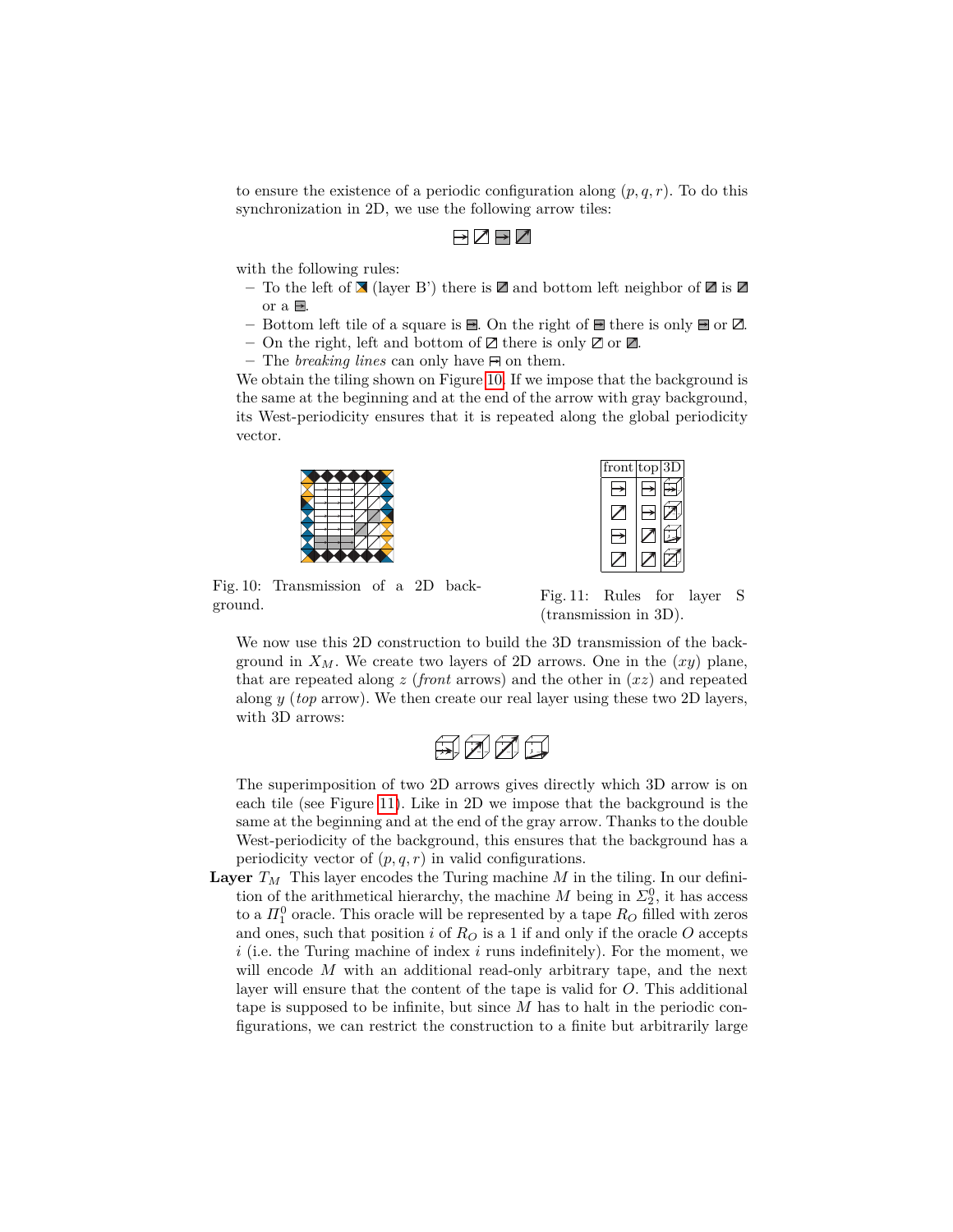portion of it. The tape is a line along axis *y* duplicated along axes *x* and *z* (see Figure [12\)](#page-9-0). We add the two rules:

- <span id="page-8-0"></span>1. Inside a cube, a number at position *x* is the same as the number at position  $x - 1$  and a number at position  $z$  must be equal to the number at position  $z - 1$ .
- 2. The first line of the tape is transmitted through black cubes like the aperiodic background.

The first rule duplicates the first line everywhere inside a cube, and the second one ensures that the same *R<sup>O</sup>* tape is duplicated along the direction of periodicity.

Then, we encode *M* in the (*xz*) plane using the usual encoding of Turing machines in tilings. Let us say that the time is along the *z* axis and the working tape along x. In order to access the entire  $R<sub>O</sub>$  tape, we add the spacial dimension *y* to the TM encoding: while doing a transition, the machine can move its head along the *y* axis and read the value of the  $R<sub>O</sub>$  tape in it; rule [1](#page-8-0) above prevents *M* to modify this extra tape.

Note that because *O* is a  $\Pi_1^0$  oracle, it can only ensure that the 1s of  $R_O$ are correct. *M* has to check that the 0s are correct. But checking the 0s, i.e. checking if a TM halts in a computation does not add any complexity to the problem, because we are only interested in the periodic configurations, where *M* actually halts (and so do all its checks).

**Layer** *T<sup>O</sup>* This layer is the core of this proof, and it is where 3D actually comes to play: in the thick aperiodic  $(yz)$  planes we will compute the  $\Pi_1^0$  oracle by encoding an infinite computation that checks simultaneously all possible inputs of  $M_O$ , the Turing machine checking the  $\Pi_1^0$  oracle  $O(M_O)$  halts if and only if there is a wrong 1 in the portion of *R<sup>O</sup>* written in all the cubes). The key idea of this layer is the use of the previously constructed cubes as *macro-tiles* in order to encode computations of *MO*. Each cube will thus represent one tile and the thick aperiodic planes will contain, more sparsely, another 2D tiling. See Figure [14](#page-10-0) to see how the cubes store this macrotileset. For this macro-tileset, we may use a construction of Myers [\[15\]](#page-11-19) which modifies Robinson's aperiodic tileset in order to synchronize the input tapes on all of the partial computations. So each of our cubes contains/represents one tile of Myer's tileset, and the thick aperiodic planes thus also contain a Myers tiling checking some input that for the moment is not synchronized with the oracle written inside these cubes.

We now have a valid macro-tiling for the cubes if and only if the machine *M<sup>O</sup>* never halts on *RO*.

The one remaining thing to do is to explain the  $R<sub>O</sub>$  tape that  $M<sub>O</sub>$  accesses is synchronized with the  $R<sub>O</sub>$  which is stored inside the large cubes. We add to the set of numbered tiles the same tiles, but in red, representing the head of the *M<sup>O</sup>* Turing machine on the tape *RO*. We impose that there is only one red number in every large cube (see Figure [13\)](#page-9-0).

The red tile of a cube must be synchronized with the cell of the oracle  $R_O$ currently contained in the Myers tile. Every time a new partial computation is started in the macro-tiles, the red tile must be placed at the beginning of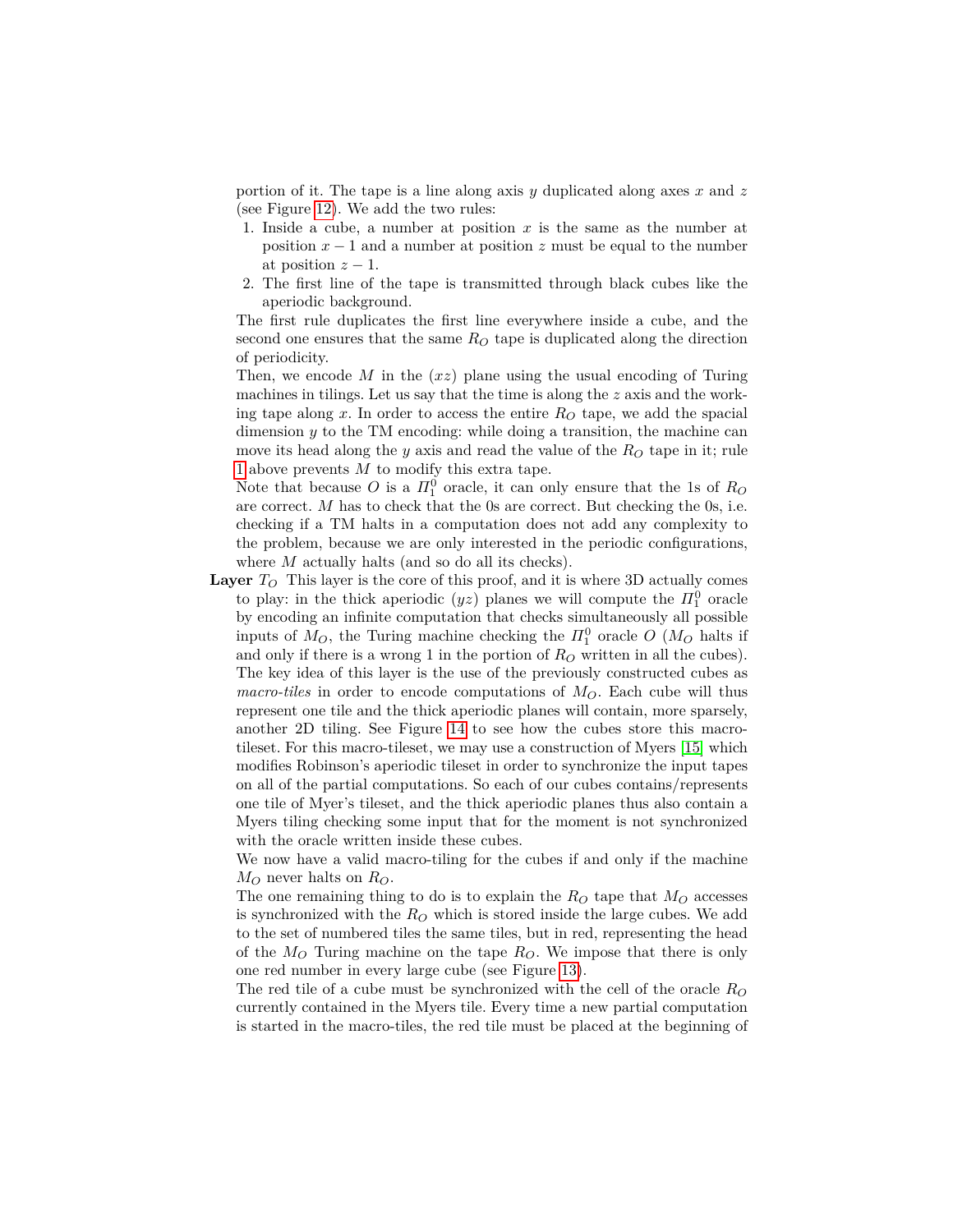*RO*, whenever the macro-tile moves the head to the right/left, the red tile must also be moved, if the red tile reaches the border of the cube, in which case it reaches a special state of non-synchronization, since the beginning has already been synchronized.

To do that, we must allow two new transitions. These new transitions do not change the state of the working tape, thus we only move to the next time along *z*. But in the new position, the red-marked cell in the large cube must have changed. To do this, we again use signals between the bottomcube (previous state), the cell doing the transition and the upper-cube (next state), see Figure [15.](#page-10-0)

<span id="page-9-0"></span>

Fig. 12: Tape *R<sup>O</sup>* of the oracle in a cube.

x



Fig. 13: The red tiles on  $R<sub>O</sub>$  and the transmission of its value.

**Layer** *A* This last layer forces the apparition of 1-periodic configurations. Using two cubes ( $\Box$  and  $\Box$ ), superimposed only with  $\Box$  and borders of big cubes. We impose that blue/red neighbors have the same color. It is easy to see that the color is uniform inside a cube and spread to two opposite corners of cubes. Thus all the cubes along  $(p, q, r)$  have the same color and there exists at least one 1-periodic configuration.

Now we prove that this construction does what we claim, finishing the proof of Theorem [1.](#page-1-0)

### **2.1** Every slope  $\theta$  of  $X_M$  is accepted by  $M$ .

Let  $\theta = (\frac{p}{r}, \frac{q}{r})$  be a slope, by construction every periodic configuration along this slope is formed with cubes of the same size *p*, shifted with the same offset  $(q, r)$ . Every cube has the same content, which corresponds to an execution of *M*. Cubes being of finite size, every execution is a halting execution of *M*. Let's take  $(p, q, r) = 2^{k}(p', q', r')$ , with  $p', q', r'$  odds. Thanks to the layer P, the input of *M* is  $(p', q', r')$ , then *M* accepts  $\left(\frac{p'}{r'}\right)$  $\frac{p'}{r'}$ ,  $\frac{q'}{r'}$  $\frac{q'}{r'}$ ) =  $(\frac{p}{r}, \frac{q}{r}) = \theta.$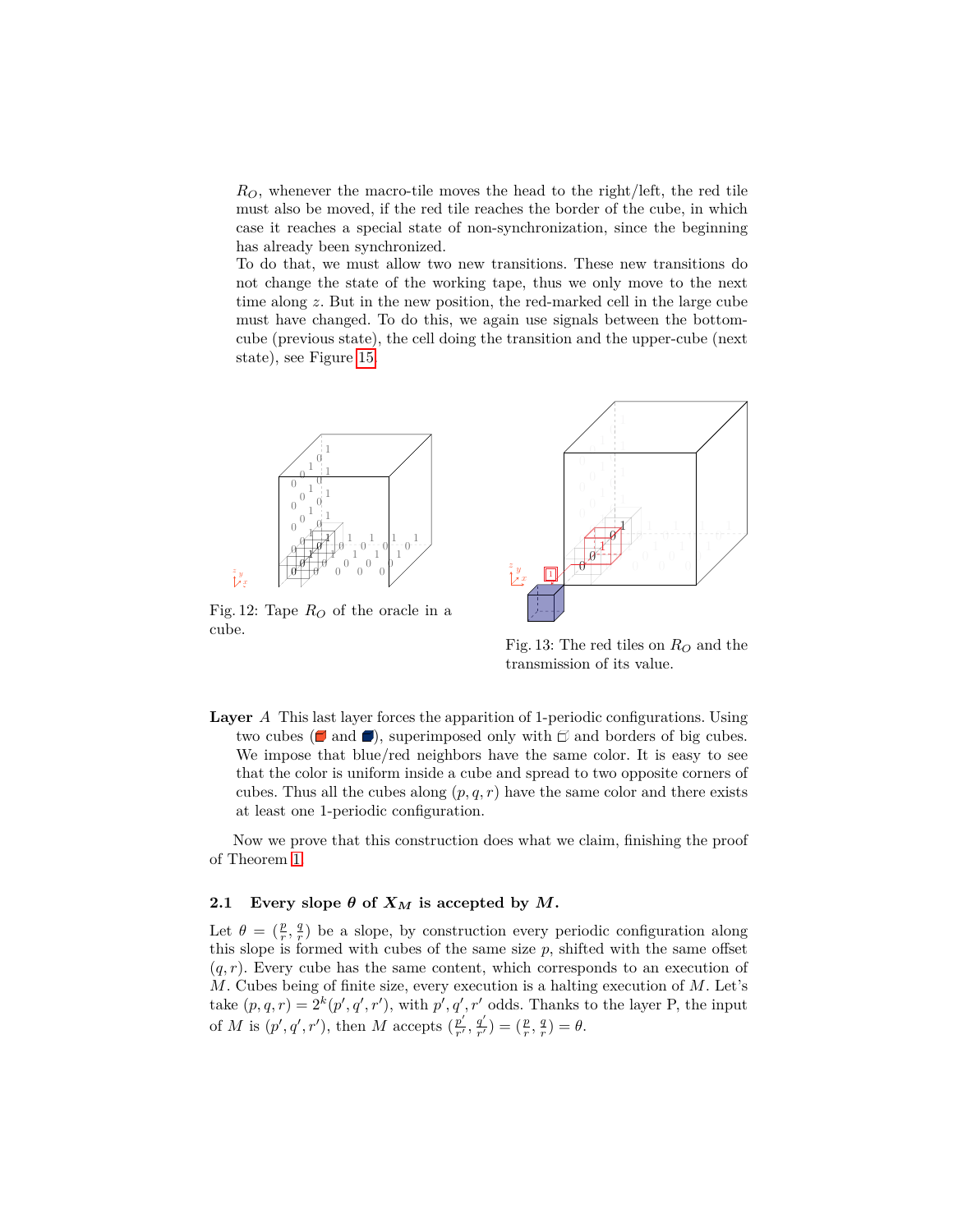<span id="page-10-0"></span>

Fig. 14: Meta-tiles of large cubes, with the adjacency rules represented by the arrows. Myers' tiles are placed in the darker cubes, in the (*yz*) plane.



Fig. 15: Moving the red cube when the head of *M<sup>O</sup>* moves.

## **2.2** Accepting inputs of *M* are slopes of  $X_M$ .

If *M* accepts the input  $(p, q, r)$ , there exists a time *t* and a space *a* on the working tape, *b* on the oracle tape, in which the machine *M* halts. Then, the cube of size  $m = 2^{\lceil \log t \rceil} p \ge a, b, t$  can contain the computation of M. The configuration formed by cubes of size *m* and of offset  $(n, o) = 2^{\lceil \log t \rceil} (q, r)$  is of slope  $\left(\frac{m}{o}, \frac{n}{o}\right) = \left(\frac{p}{r}, \frac{q}{r}\right)$ .  $\Box$ 

# **3 Open Problems**

The problem of deciding if all configurations of a 2D SFT are aperiodic is wellknown to be  $\Pi_1^0$ . Proving the other direction of the conjecture would require the study of a very similar problem: deciding if there **exists** a periodic configuration in a given SFT. Four our purpose, one needs to prove that the problem of the existence of an aperiodic configuration is  $\Pi_1^0$  or  $\Sigma_2^0$ . However, we aren't aware of any study of this problem, not even a simpler bound like  $\Pi_2^0$ . Our quick look at it suggests that this could be a very challenging problem to tackle. Yet, it seems interesting by itself, as it would likely lead to a better understanding of periodicity and aperiodicity in SFTs.